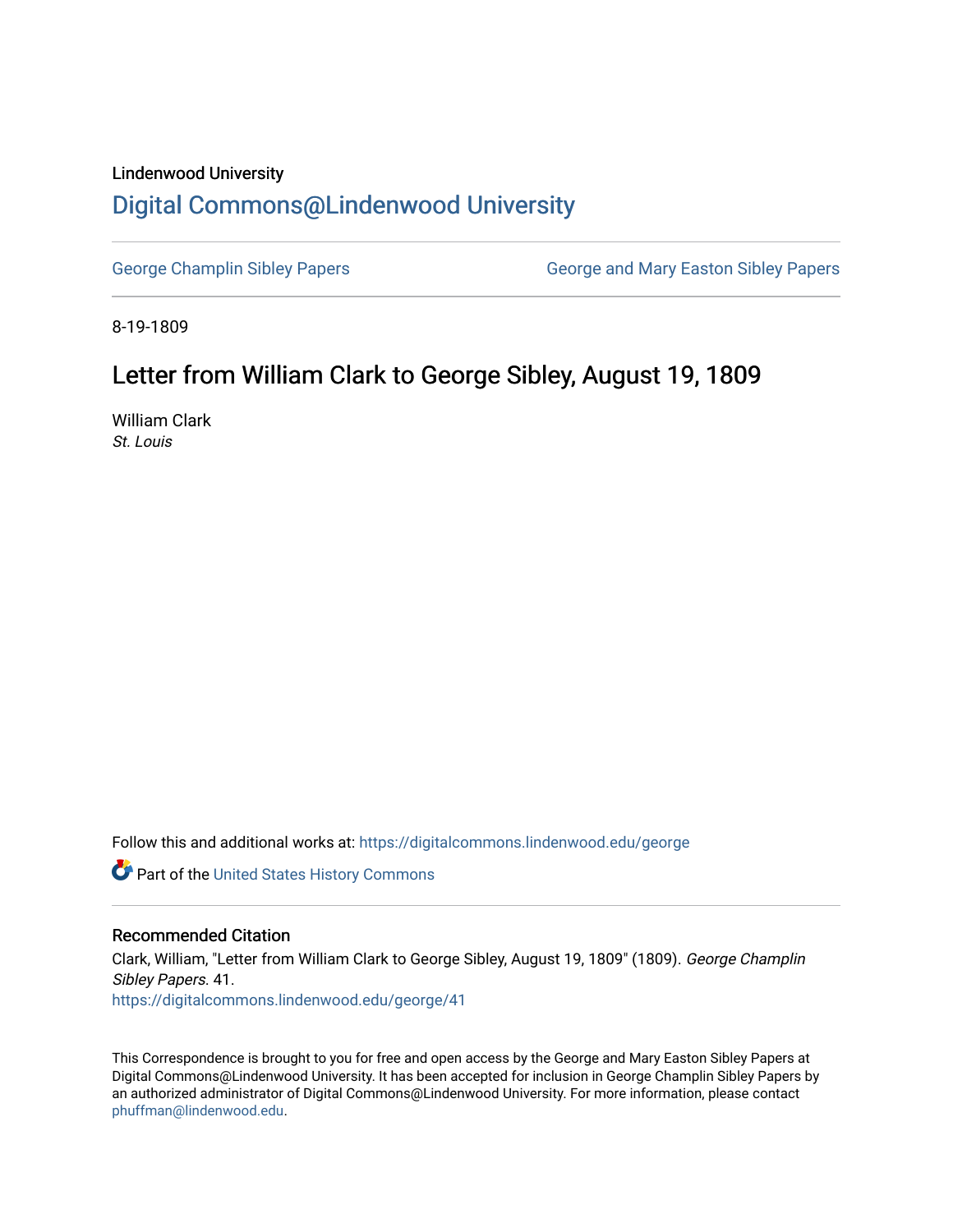George C. Sibley Esquire Genler Communication of the Genler Communication of Genl. Wm. Clark

U. S. Factor at St. Louis Augt. 19, '09 Fort Osage **Record Controller Controller Controller** Record Record Record Record Record Record Record Record Record Record Record Record Record Record Record Record Record Record Record Record Record Record Record Record R

Forwarded by Mr. Isaac Rawlings

St. Louis August 19th 1809.

Dear Sir,

I have this day Shipped from this place on Board the Contractor Boat Missouri Packett, Joseph Moran Patron, one hundred and eighteen packages of Goods and four Barrels of Whiskey for the U. S. Factory under your Direction. all Marked and Numbered agreeably to the enclosed Invoice, which Capt. Willsons Recept is thereunto anexed.

I am not instructed fully as to the mode of paying for the transportation of those Goods, if you are instructed on that Subject, I shall presume that it was Genl. Masons intention that I should (?) those Charges.

I beg leave to refer you to Mr. Isaac Rowlings the young gentleman who will hand you this letter, for every particular Respecting those Goods; as also all interesting occurrences, both of this quarter and the Eastward.

I send you 5 gallons of Oil, a vial of Turpentine which is all I can procure, the Lamblack and Clover Seed I cannot get, I will procure the Clover Seed from Kentucky in time to sow.

You will receive a packet accompanying this letter from Genl. Mason- I have about 120 Beaver traps not much good, 300 lbs Cut Nails, a fiew lights of Window Glass, remaining of the Articles delivered to me by Mr. Tillier, which I am at liberty to turn over to you and Mr. Johnson, Should you wish such articles, please to inform me if any of those earticles are such as you are in want of. I had the pleasure to receive your letters of the 11th, 16th & 31st of July, The Furs & Pelteries agreeably to your Invoice of the 16th were received in due time consisting of Two Packs of Beaver, one Pack of Beaver & Otter, one Pack Racoon Cat and Wolf, five Packs of Bear Skins, nine Packs of Deer Skins & Eighteen Bearskins for Covering- Your dispatches for government were sent by the post imediatly, after I received them- I hope after Mr. Rowlings gets up, you may have a little leasure and pay Saint Louis a visit.

When the Kanzas were here with the Osages a Short time past, I made the enquiry segusted in your letter of the 11th July- they confirmed what you had written me, &. I have Sent a talk to the Nation, and given them untill the Snow falls to Clear up a little with other Nations, and prove to you and the Agent that they will Conduct themselves properly, otherwise all their Enemies of other Nations will be